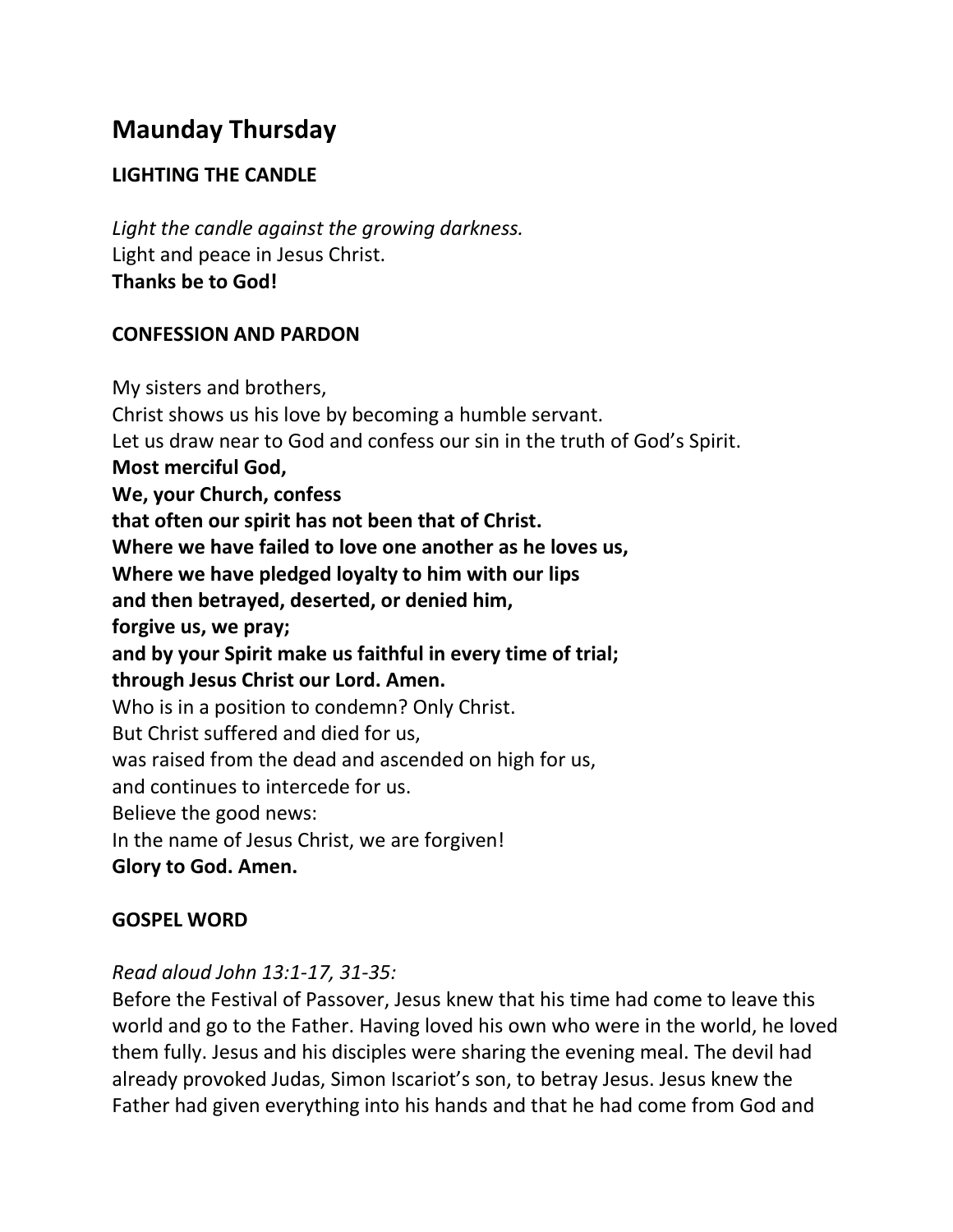was returning to God. So he got up from the table and took off his robes. Picking up a linen towel, he tied it around his waist. Then he poured water into a washbasin and began to wash the disciples' feet, drying them with the towel he was wearing.

When Jesus came to Simon Peter, Peter said to him, "Lord, are you going to wash my feet?" Jesus replied, "You don't understand what I'm doing now, but you will understand later." "No!" Peter said. "You will never wash my feet!" Jesus replied, "Unless I wash you, you won't have a place with me." Simon Peter said, "Lord, not only my feet but also my hands and my head!" Jesus responded, "Those who have bathed need only to have their feet washed, because they are completely clean. You disciples are clean, but not every one of you." He knew who would betray him. That's why he said, "Not every one of you is clean."

After he washed the disciples' feet, he put on his robes and returned to his place at the table. He said to them, "Do you know what I've done for you? You call me 'Teacher' and 'Lord,' and you speak correctly, because I am. If I, your Lord and teacher, have washed your feet, you too must wash each other's feet. I have given you an example: Just as I have done, you also must do. I assure you, servants aren't greater than their master, nor are those who are sent greater than the one who sent them. Since you know these things, you will be happy if you do them."

When Judas was gone, Jesus said, "Now the Human One has been glorified, and God has been glorified in him. If God has been glorified in him, God will also glorify the Human One in himself and will glorify him immediately. Little children, I'm with you for a little while longer. You will look for me—but, just as I told the Jewish leaders, I also tell you now—'Where I'm going, you can't come.' I give you a new commandment: Love each other. Just as I have loved you, so you also must love each other. This is how everyone will know that you are my disciples, when you love each other."

# **BLESSING THE MEAL:**

**Be present at our table, Lord: Be here and everywhere adored; Thy creatures bless and grant that we May feast in paradise with Thee.**

**WASHING OUR HANDS**